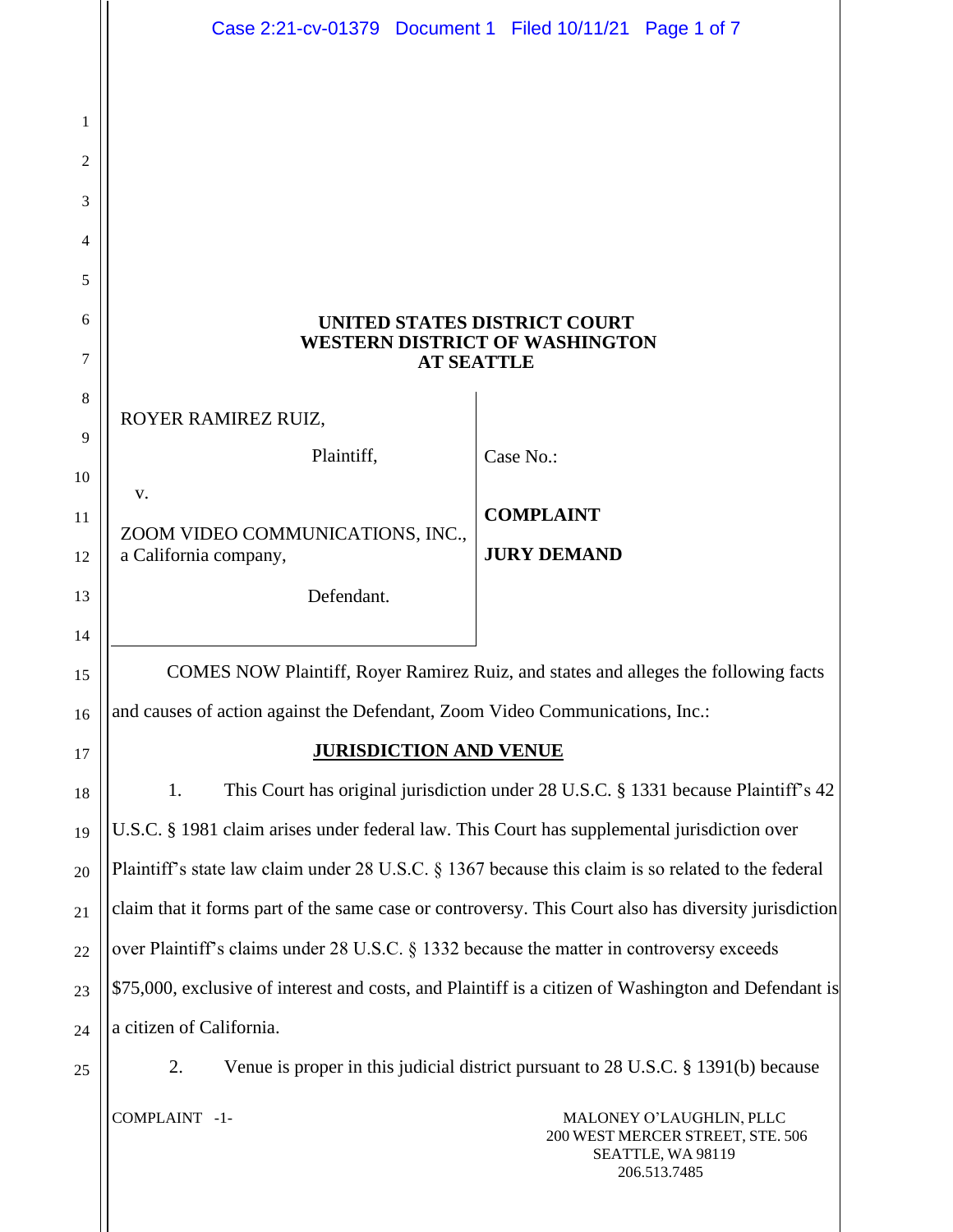1 2 Defendant resides in this district and a substantial part of the events or omissions giving rise to the claim occurred in this district.

| 3      |                                                                                             | <b>PARTIES</b>                                                                                    |  |  |
|--------|---------------------------------------------------------------------------------------------|---------------------------------------------------------------------------------------------------|--|--|
| 4      | 3.                                                                                          | Plaintiff Royer Ramirez Ruiz is a resident of the state of Washington.                            |  |  |
| 5      | 4.                                                                                          | Defendant Zoom Video Communications, Inc. (hereinafter "Zoom") is a                               |  |  |
| 6      | California company doing business in Washington. Zoom is an employer under the              |                                                                                                   |  |  |
| $\tau$ | Washington Law Against Discrimination ("WLAD"), RCW 49.60.                                  |                                                                                                   |  |  |
| 8      |                                                                                             | FACTUAL BACKGROUND                                                                                |  |  |
| 9      | 5.                                                                                          | Plaintiff was born in Mexico in 1995.                                                             |  |  |
| 10     | 6.                                                                                          | In 2001, Plaintiff was brought to the United States by his parents, who were in                   |  |  |
| 11     | America on a tourist visa. He has remained a resident of the United States since that time. |                                                                                                   |  |  |
| 12     |                                                                                             | Although he is technically not a United States citizen, he considers himself an American.         |  |  |
| 13     | 7.                                                                                          | In 2012, Plaintiff applied to the United States Department of Homeland Security                   |  |  |
| 14     | ("DHS") to become a DACA (Deferred Action for Childhood Arrivals) recipient.                |                                                                                                   |  |  |
| 15     | 8.                                                                                          | DACA applicants must undergo rigorous biographical and biometric                                  |  |  |
| 16     | background checks. To be considered, DACA applicants must meet the following criteria:      |                                                                                                   |  |  |
| 17     | a.                                                                                          | Have entered the United States under the age of 16;                                               |  |  |
| 18     | b.                                                                                          | Have continuously resided in the United States since June 15, 2007;                               |  |  |
| 19     | c.                                                                                          | Be currently enrolled in school, have graduated from high school, have                            |  |  |
| 20     |                                                                                             | obtained a general education development certificate, or have been                                |  |  |
| 21     |                                                                                             | honorably discharged from the U.S. Coast Guard or Armed Forces;                                   |  |  |
| 22     | d.                                                                                          | Have not been convicted of a felony offense, a significant misdemeanor                            |  |  |
| 23     |                                                                                             | offense, multiple misdemeanor offenses, or are otherwise not a threat to                          |  |  |
| 24     |                                                                                             | national security or public safety; and                                                           |  |  |
| 25     | e.                                                                                          | Have been under the age of 30 as of June 5, 2012.                                                 |  |  |
|        | COMPLAINT -2-                                                                               | MALONEY O'LAUGHLIN, PLLC<br>200 WEST MERCER STREET, STE. 506<br>SEATTLE, WA 98119<br>206.513.7485 |  |  |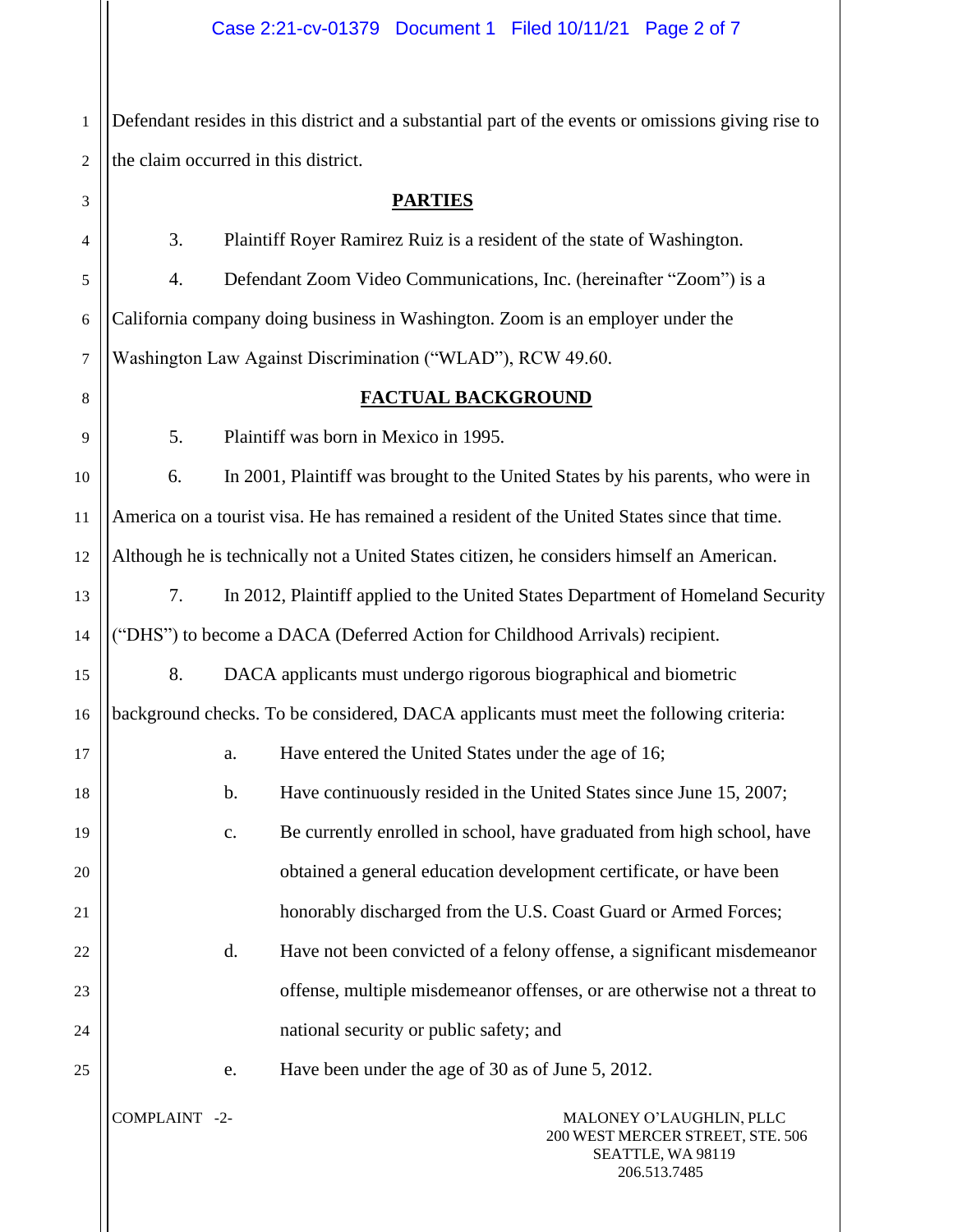### Case 2:21-cv-01379 Document 1 Filed 10/11/21 Page 3 of 7

1 2 9. Plaintiff's DACA application was approved on October 24, 2012, for a period of two years. Plaintiff has renewed his DACA status every two years since that time.

10. For each DACA renewal, DHS has issued Plaintiff an Employment Authorization Card, authorizing him to work in the United States. He is currently authorized to work in the United States until April 2022.

6 7 11. In 2017, Plaintiff obtained a bachelor's degree in applied mathematics with a minor in physics from the University of Central Arkansas, graduating with a 3.6 GPA.

8 9 10 12. Since graduating, Plaintiff has worked in the fields of software development and data engineering, including work as a DevOps engineer. DevOps is a set of practices which combines software development and information technology operations.

11 12 13 14 13. On or around July 20, 2021, Plaintiff was contacted over LinkedIn by Uthraa Manohar, a Technical Sourcer, regarding open engineering positions at Zoom. After confirming that Plaintiff was interested, Manohar invited Plaintiff to learn more about the positions and scheduled an initial interview with Zoom's Technical Recruiter, Farrah Fattal.

15 16 14. Manohar also checked whether Plaintiff needed any sponsorship to move forward. Plaintiff confirmed he did not need sponsorship.

15. On or around July 22, 2021, Plaintiff had an initial interview with Fattal. They discussed two open positions at Zoom; a SecOps ("security") engineering position and a MLOps ("machine learning") engineering position. Plaintiff indicated that he was more interested in the MLOps Engineering position. MLOps is a set of practices that combines machine learning, DevOps, and data engineering.

22 23 24 16. Fattal was managing interviews for the SecOps position, while her colleague, Russ Oeser, was managing interviews for the MLOps position. Fattal referred Plaintiff to Oeser.

17. Before forwarding Plaintiff's information to Oeser, Fattal asked the standard

3

4

5

17

18

19

20

21

25

COMPLAINT -3- MALONEY O'LAUGHLIN, PLLC 200 WEST MERCER STREET, STE. 506 SEATTLE, WA 98119 206.513.7485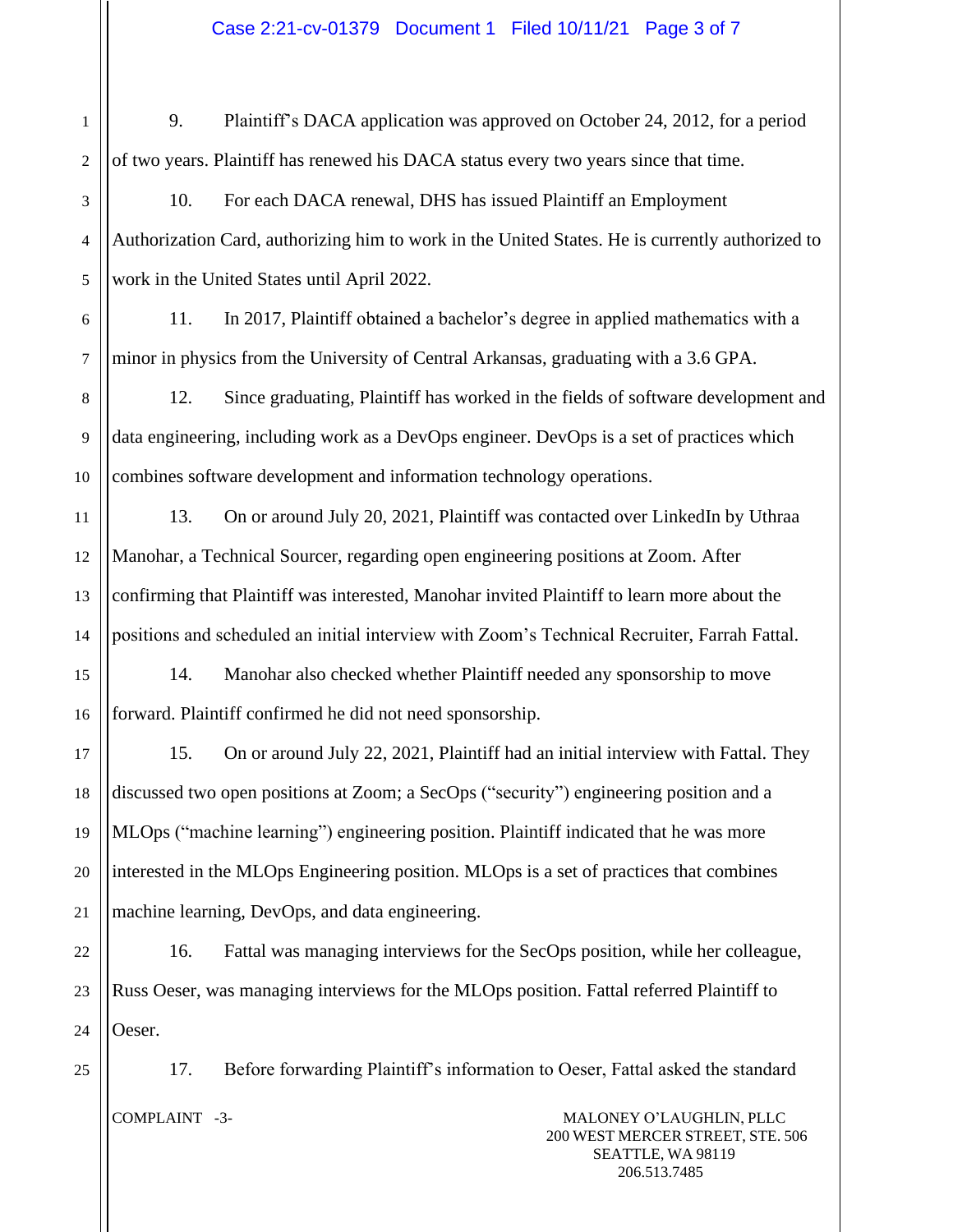#### Case 2:21-cv-01379 Document 1 Filed 10/11/21 Page 4 of 7

1 HR questions regarding work authorization. Plaintiff confirmed that he was legally authorized to work in the US. Fattal then referred Plaintiff to Oeser for a follow up interview to discuss the MLOps Engineering position.

18. On or around July 26, 2021, Plaintiff had a video call with Oeser. They discussed the MLOps position and Oeser outlined how Plaintiff's current background made him an ideal candidate for the position. Oeser showed quite a bit of interest in having Plaintiff join the team.

19. As the call was wrapping up, Oeser asked Plaintiff if he needed sponsorship for the position. Just as Plaintiff had previously told Manohar and Fattal, he again confirmed that he did not need sponsorship and said he was legally authorized to work in the U.S.

20. Instead of dropping the matter, however, Oeser began asking follow-up questions about Plaintiff's immigration status. He questioned whether Plaintiff was a citizen, and when Plaintiff said he was not a citizen, he asked "if you are not a citizen, does this mean you are a permanent resident?"

21. Plaintiff continued to reassure Oeser that he was legally authorized to work in the U.S. and said that he was neither a citizen nor a resident. Despite this, Oeser continued to pressure Plaintiff to answer what kind of protected program he was under that granted him work authorization without being a citizen or a resident.

22. Plaintiff tried to dodge the question multiple times, not wanting to share his specific immigration status and knowing that at this point in the hiring process he was not required to share anything other than that he was legally authorized to work in the U.S.

23. As Oeser continued to pressure him, Plaintiff became worried that he would be dropped from the hiring process if he did not answer. Due to this fear and Oeser's continued questioning, Plaintiff informed him that he was part of DACA, a protected group in the U.S. that has work authorization.

COMPLAINT -4- MALONEY O'LAUGHLIN, PLLC 200 WEST MERCER STREET, STE. 506 SEATTLE, WA 98119 206.513.7485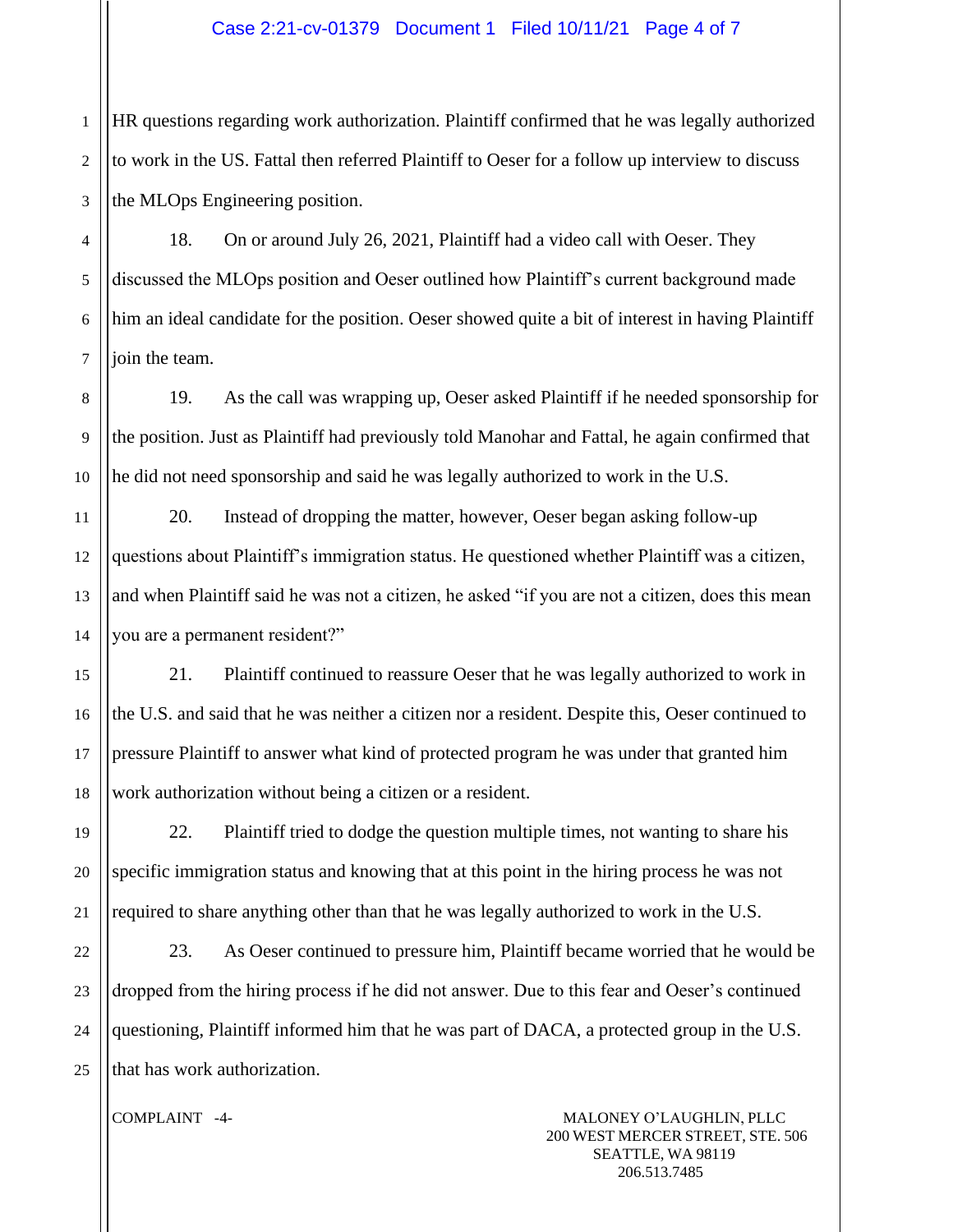## Case 2:21-cv-01379 Document 1 Filed 10/11/21 Page 5 of 7

1 2 3 24. Oeser responded "ooh, that might be an issue" and said he would check internally to make sure it would not be an issue before sending Plaintiff's resume to the hiring manager.

25. Plaintiff was upset by Oeser's response, but he was not concerned because, as he had stated to Oeser repeatedly, he had legal authorization to work in the U.S., and had held multiple jobs in the past without any issues.

26. On July 28, 2021, Plaintiff received an email from Oeser stating, "Hi Royer, does not look like we can move forward due to immigration. I can give you more information if you want to chat tomorrow."

10 12 13 27. Plaintiff was shocked and upset by this email, to the point that he was physically shaking. He had sacrificed a significant amount of time preparing for multiple rounds of interviews with Zoom and had never experienced such blatant discrimination in a professional setting before, making him feel disposable and worthless.

28. Plaintiff responded to Oeser's email within a few minutes, hoping to receive a quick response and explanation. He said, "Hi Russ, I'm definitely interested in understanding why my immigration status would disqualify me from this position. It has never been an issue in the past. I'm authorized to work in the US."

29. Plaintiff never received a response from Oeser or from Zoom.

# **COUNT I – WLAD CITIZENSHIP/IMMIGRATION STATUS DISCRIMINATION**

30. Plaintiff realleges and incorporates by reference each and every averment of this Complaint as though fully set forth herein.

22 23 31. Plaintiff's status as a non-citizen immigrant, who is legally authorized to work in the United States, places him in a protected class.

32. Plaintiff was qualified for the MLOps position.

25

24

4

5

6

7

8

9

11

14

15

16

17

18

19

20

21

COMPLAINT -5- MALONEY O'LAUGHLIN, PLLC 200 WEST MERCER STREET, STE. 506 SEATTLE, WA 98119 206.513.7485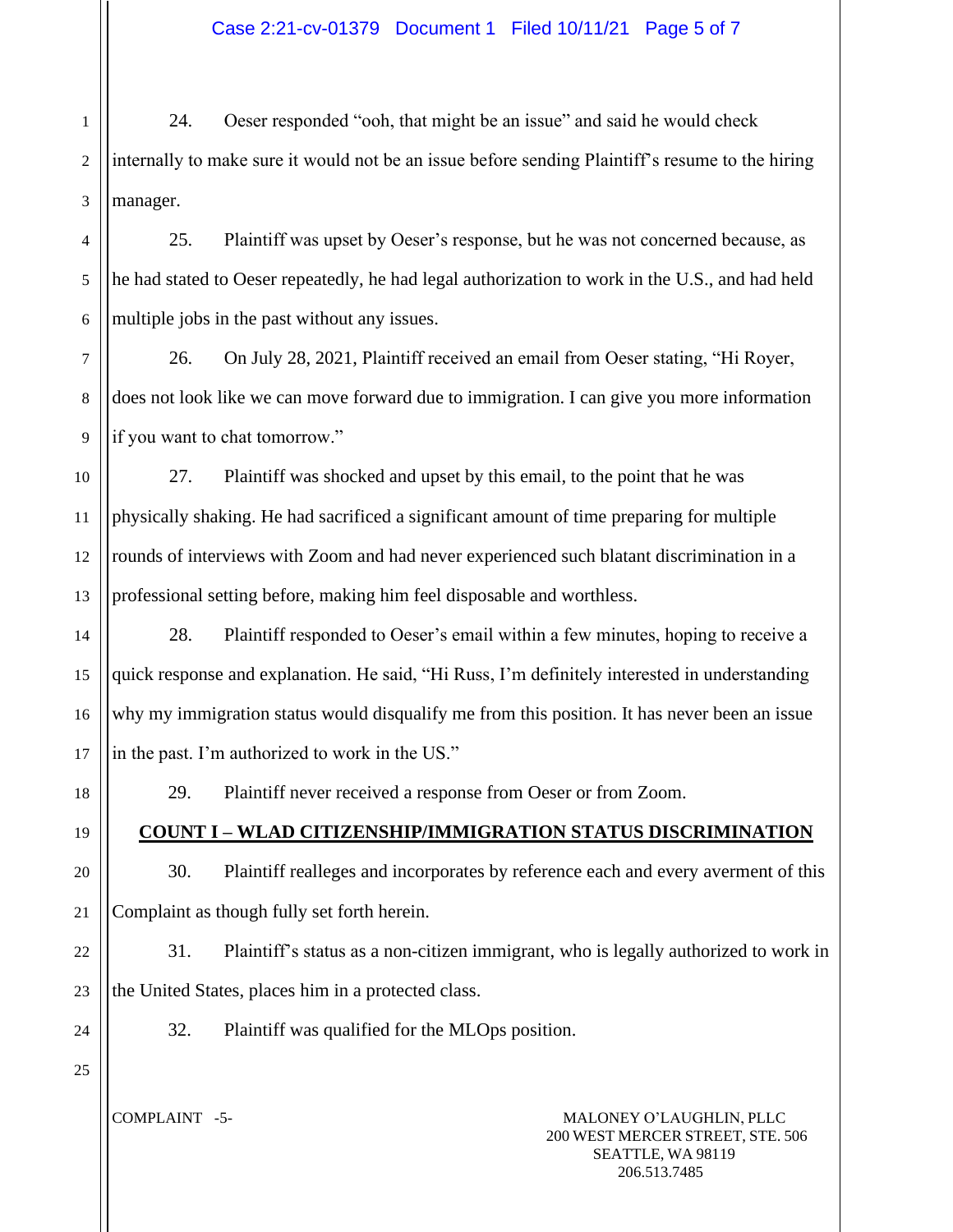# COMPLAINT -6- MALONEY O'LAUGHLIN, PLLC 1 2 3 4 5 6 7 8 9 10 11 12 13 14 15 16 17 18 19 20 21 22 23 24 25 33. Defendant discriminated against Plaintiff because of his citizenship or immigration status when it rejected him for a job position solely on the basis of his citizenship or immigration status. 34. As a direct and proximate cause of Defendant's actions, Plaintiff has suffered damages, including lost wages and emotional distress. **COUNT II - ALIENAGE DISCRIMINATION (42 U.S.C. § 1981)** 35. Plaintiff realleges and incorporates by reference each and every averment of this Complaint as though fully set forth herein. 36. Plaintiff's status as a non-citizen immigrant, who is legally authorized to work in the United States, places him in a protected class. 37. Plaintiff was qualified for the MLOps position. 38. Defendant discriminated against Plaintiff because of his citizenship or immigration status when it rejected him for a job position solely on the basis of his citizenship or immigration status. 39. Defendant discriminated against Plaintiff on the basis of alienage by denying him the right to make and enforce a contract for work because he is not a citizen, despite his legal authorization to work in the United States. 40. As a direct and proximate cause of Defendants' actions, Plaintiff has suffered damages, including lost wages and emotional distress. 41. Defendant acted with malice or reckless disregard to the rights of Plaintiff, thereby entitling Plaintiff to an award of punitive damages in an amount that will punish Defendant and deter it and others from like conduct. **REQUEST FOR RELIEF** 42. Plaintiff Royer Ramirez Ruiz requests all damages allowable under Washington and federal law, including the following: Case 2:21-cv-01379 Document 1 Filed 10/11/21 Page 6 of 7

 200 WEST MERCER STREET, STE. 506 SEATTLE, WA 98119 206.513.7485